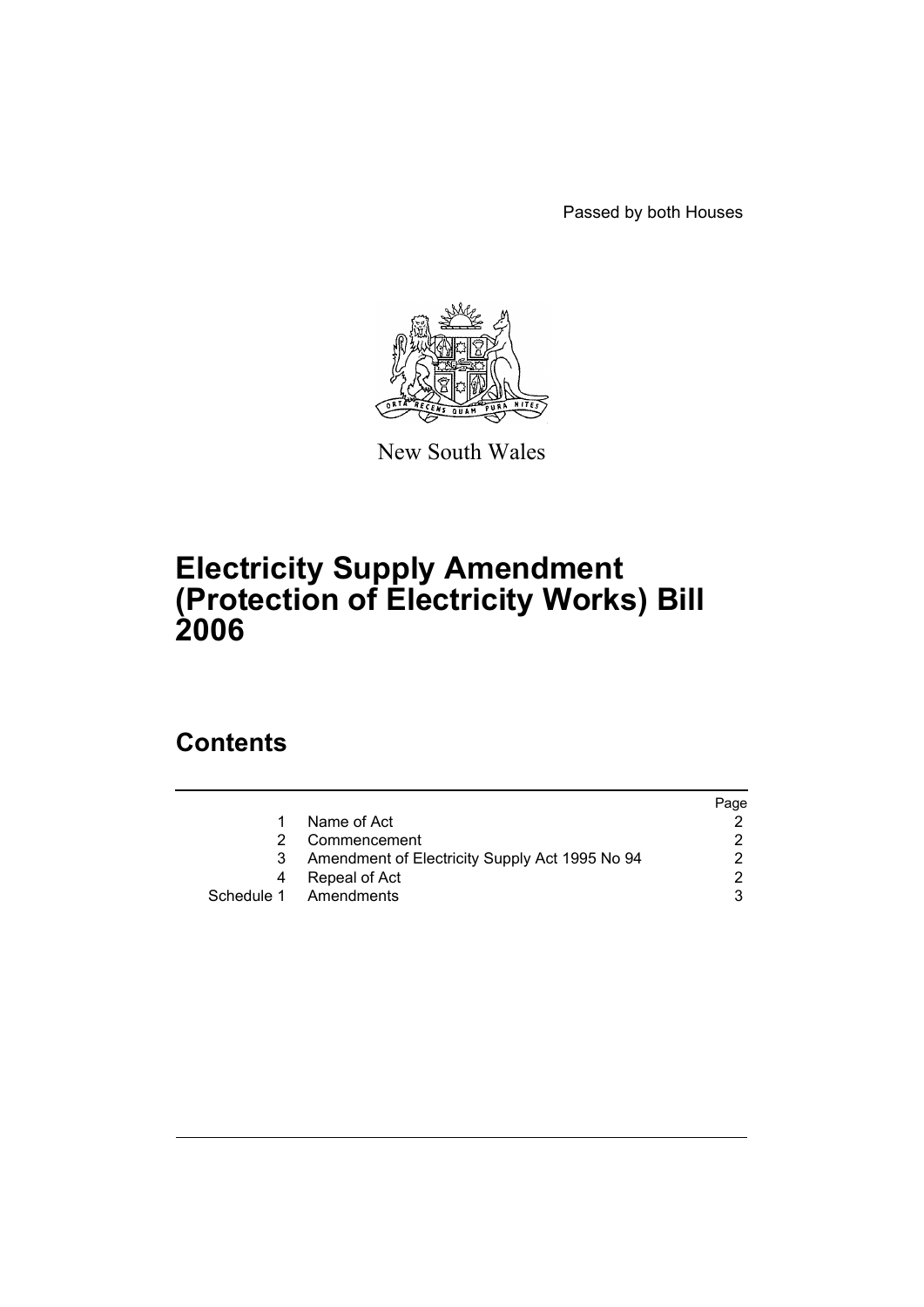*I certify that this PUBLIC BILL, which originated in the LEGISLATIVE ASSEMBLY, has finally passed the LEGISLATIVE COUNCIL and the LEGISLATIVE ASSEMBLY of NEW SOUTH WALES.*

> *Clerk of the Legislative Assembly. Legislative Assembly, Sydney, , 2006*



New South Wales

# **Electricity Supply Amendment (Protection of Electricity Works) Bill 2006**

Act No , 2006

An Act to amend the *Electricity Supply Act 1995* so as to protect the presence, operation and use of certain electricity works and clarify the provisions of that Act with respect to the removal of structures and things that may endanger electricity works; and for other purposes.

*I have examined this Bill, and find it to correspond in all respects with the Bill as finally passed by both Houses.*

*Chairman of Committees of the Legislative Assembly.*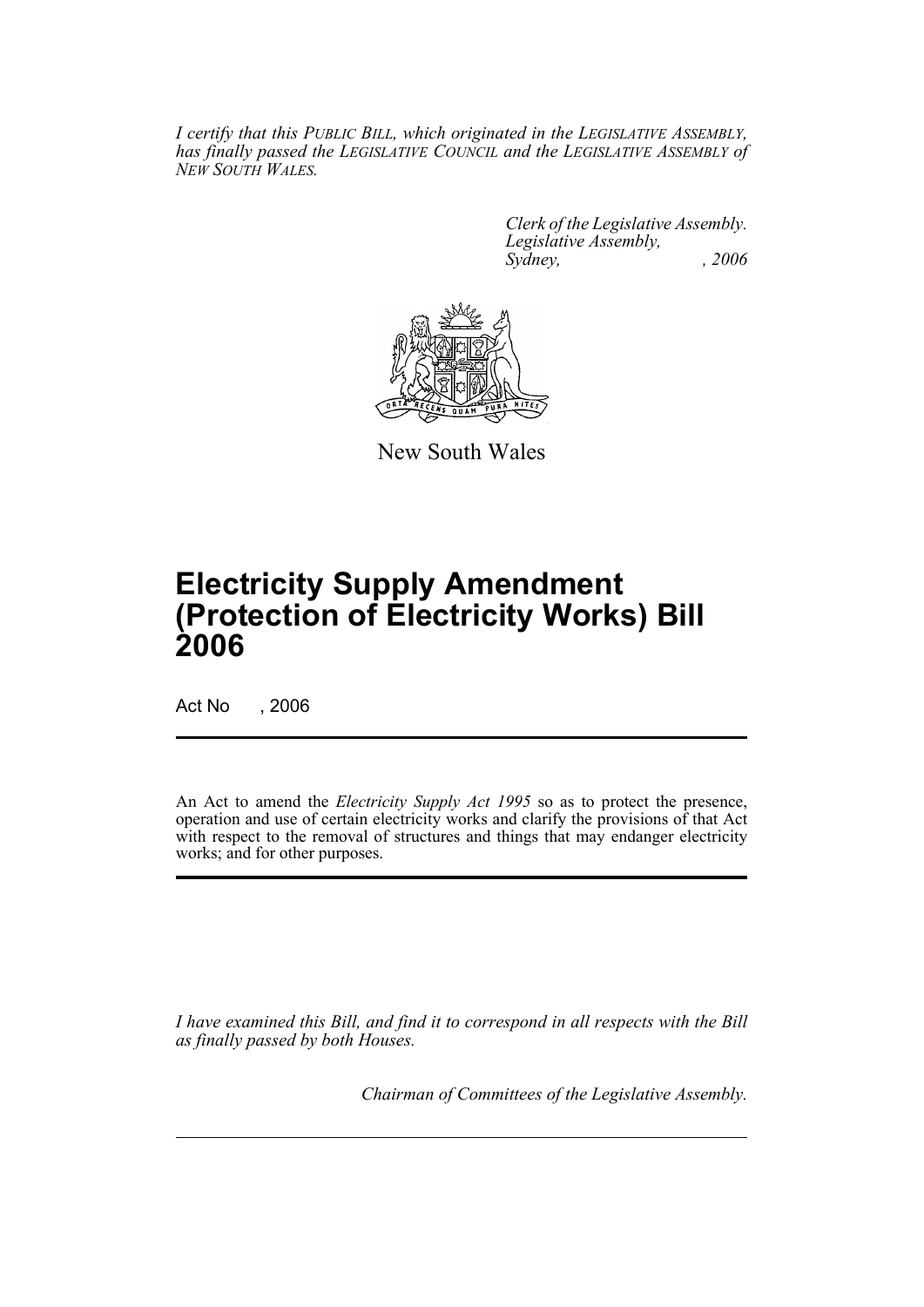#### **The Legislature of New South Wales enacts:**

#### **1 Name of Act**

This Act is the *Electricity Supply Amendment (Protection of Electricity Works) Act 2006*.

#### **2 Commencement**

This Act commences on the date of assent.

#### **3 Amendment of Electricity Supply Act 1995 No 94**

The *Electricity Supply Act 1995* is amended as set out in Schedule 1.

#### **4 Repeal of Act**

- (1) This Act is repealed on the day following the day on which this Act commences.
- (2) The repeal of this Act does not, because of the operation of section 30 of the *Interpretation Act 1987*, affect any amendment made by this Act.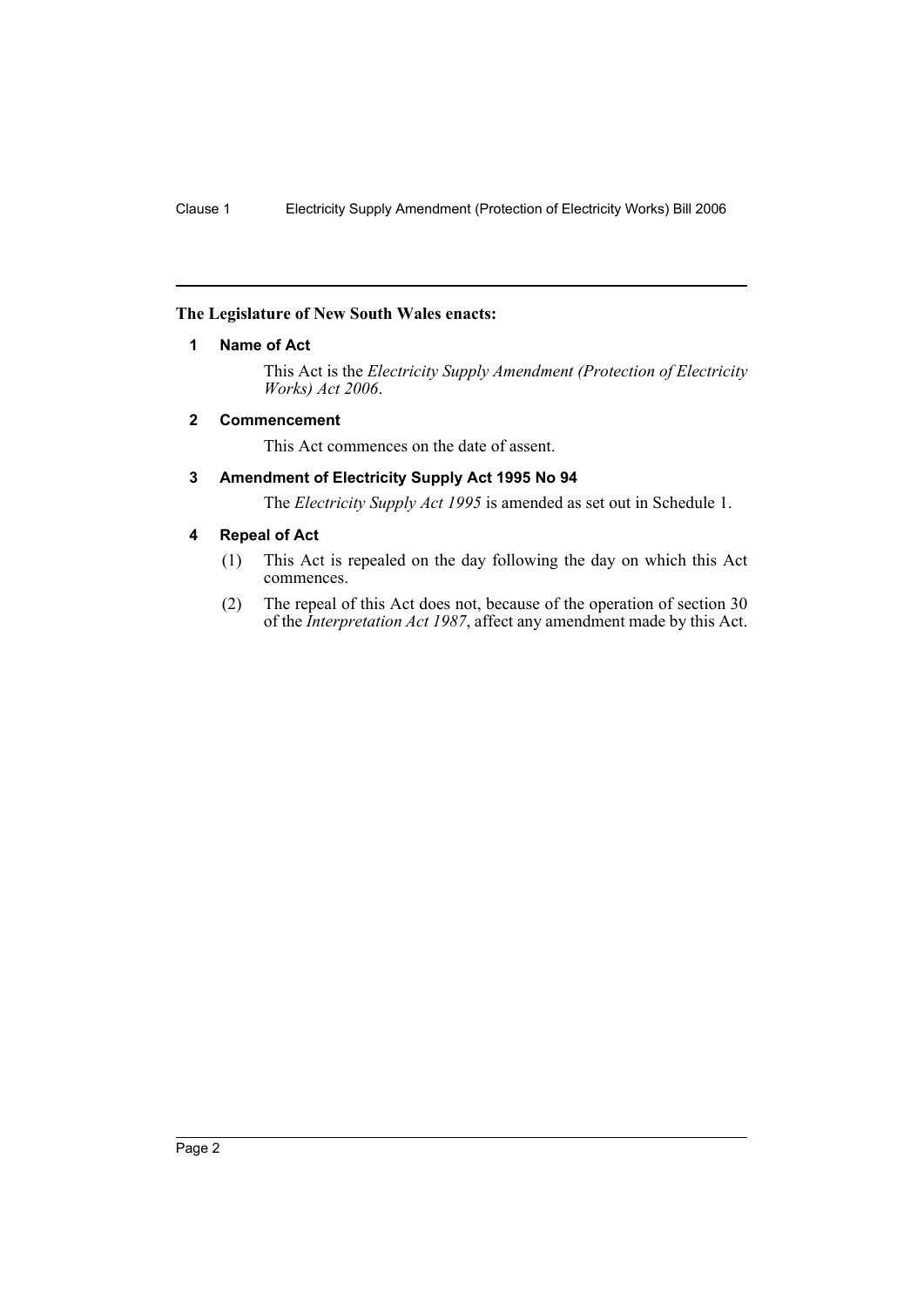Electricity Supply Amendment (Protection of Electricity Works) Bill 2006

Amendments **Amendments** Schedule 1

### **Schedule 1 Amendments**

(Section 3)

#### **[1] Section 49 Obstruction of electricity works**

Omit section 49 (1). Insert instead:

- This section applies if a network operator has reasonable cause to believe that any structure or thing situated in, on or near its electricity works:
	- (a) could destroy, damage or interfere with those works, or
	- (b) could make those works become a potential cause of bush fire or a potential risk to public safety.

#### **[2] Section 49 (7)–(9)**

Insert after section 49 (6):

- (7) A network operator may take action under this section even if the person having control of the structure or thing owns or occupies the land in, on or over which the network operator's electricity works are situated.
- (8) Subsection (5) does not enable the network operator to recover any costs referred to in that subsection from a person referred to in subsection (7):
	- (a) where the electricity works are works to which section 53 applies, if the structure or thing had been lawfully placed in its present position:
		- (i) before the commencement of the *Electricity Supply Amendment (Protection of Electricity Works) Act 2006*, or
		- (ii) after the commencement of that Act, but with the agreement of the network operator, or
	- (b) in any other case, if the existence of the structure or thing in its present position does not contravene the terms of any easement, agreement or other authority that supports the presence of the electricity works in, on or over the land.
- (9) In the circumstances referred to in subsection (8):
	- (a) the costs referred to in subsection (5) are to be borne by the network operator, and
	- (b) the network operator is liable to the owner of the structure or thing for any loss or damage suffered by the owner as a consequence of the work referred to in subsection (4).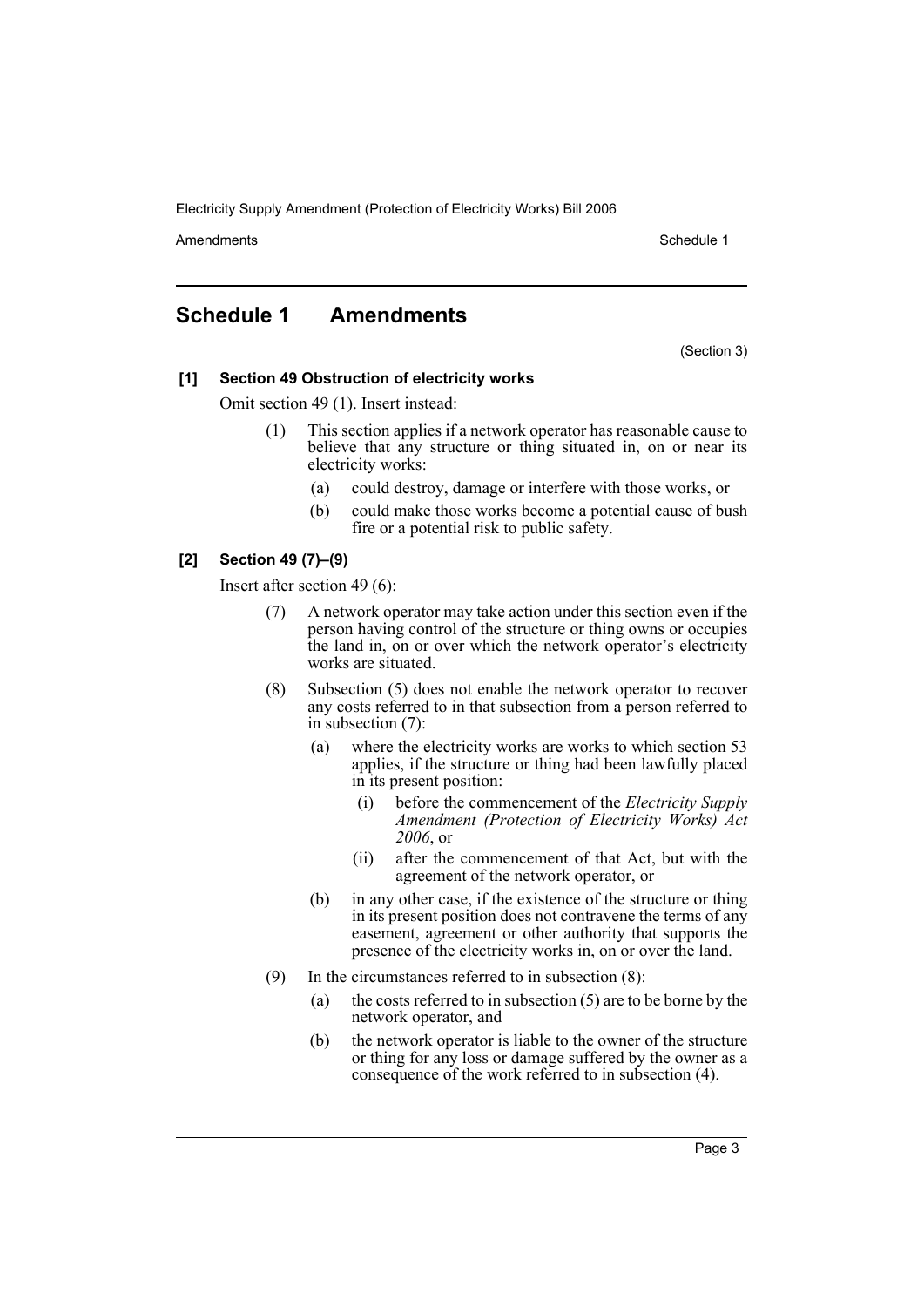Electricity Supply Amendment (Protection of Electricity Works) Bill 2006

Schedule 1 Amendments

#### **[3] Section 53**

Insert after section 52:

#### **53 Protection of certain electricity works**

- (1) This section applies to all electricity works that, immediately before the commencement of the *Electricity Supply Amendment (Protection of Electricity Works) Act 2006*, were situated in, on or over land not owned by the network operator having control of those works, whether or not their presence, operation or use is supported by an agreement or other authority:
	- (a) including any electricity works that, since that commencement, have been erected or installed on the same site for the purpose of repairing, replacing, modifying or upgrading those works, and
	- (b) excluding any electricity works whose presence in, on or over the land is supported by a registered easement in favour of the network operator.
- (2) No action by the owner or occupier of the land lies against the network operator by reason of:
	- (a) the presence in, on or over the land of electricity works to which this section applies, or
	- (b) the operation or use of electricity works to which this section applies that are present in, on or over the land,

and, as between the owner or occupier of the land and the network operator, the presence of those works, and their operation and use, are taken to be lawful for all purposes.

- (3) Nothing in subsection (2) relieves a person from any civil liability for negligence (as defined by section 5 of the *Civil Liability Act 2002*) to which the person becomes subject as a consequence of the way in which any electricity works to which this section applies are operated or used, are maintained, repaired, replaced, modified or upgraded or are removed.
- (4) In this section, *registered easement* means an easement that is registered:
	- (a) in the Register kept under the *Real Property Act 1900*, in the case of land under the provisions of that Act, or
	- (b) in the General Register of Deeds kept under the *Conveyancing Act 1919*, in the case of any other land.